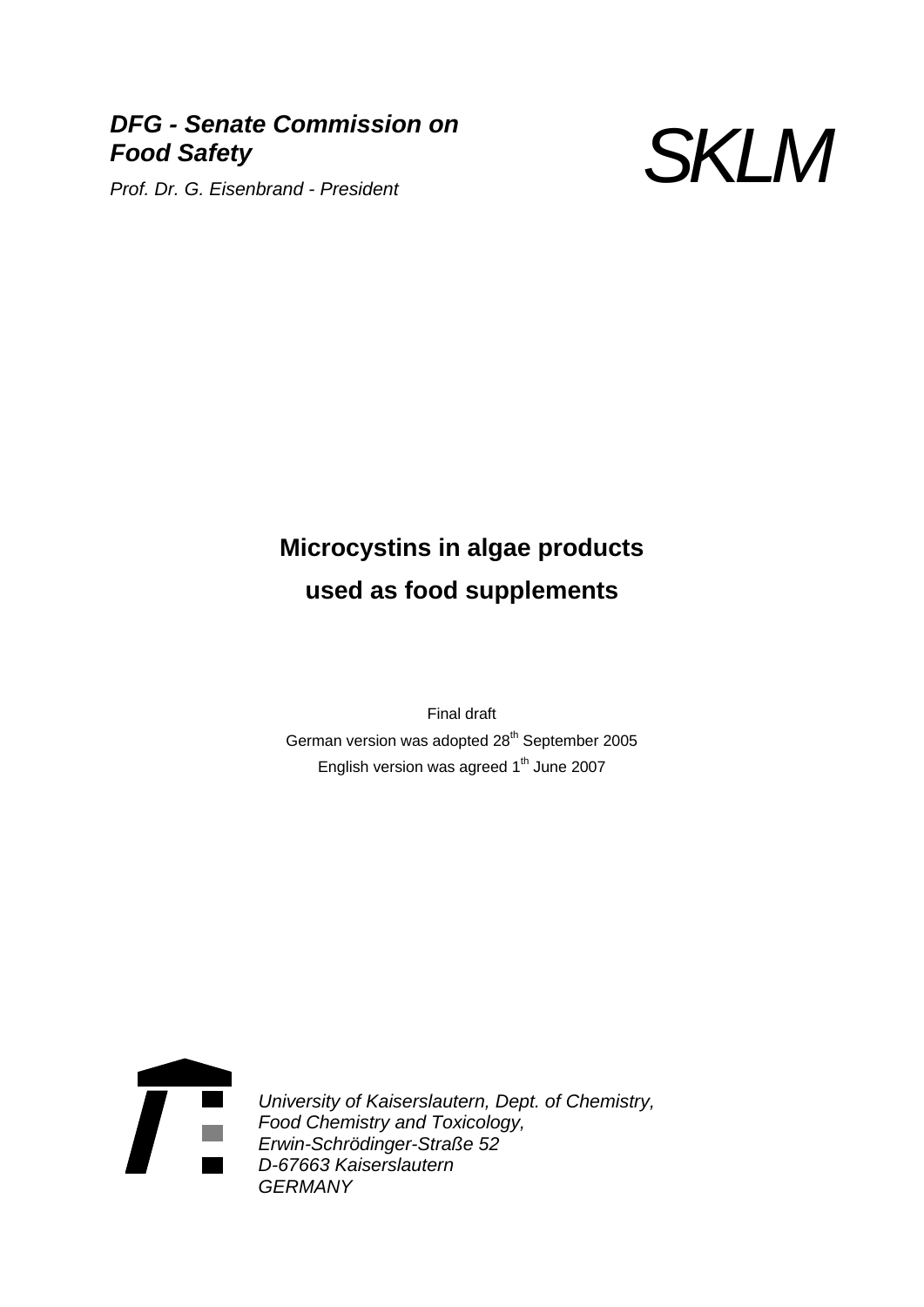# **Microcystins in algae products used as food supplements**

*In the SKLM opinion on algal toxins from 10/11 April 2003, the Commission expressed its concern that algae-based food supplements may be contaminated with significant levels of microcystins. The SKLM pointed out that there is a need for clarification with respect to their toxicology and the exposure situation (SKLM, 2003).* 

Particularly products from the algae species *Aphanizomenon flos-aquae* (AFA) in the form of powders, pills, capsules or tablets are advertised as food supplements in the internet, in printed media and non-scientific publications. They are claimed to have positive health effects, especially for children with an attention deficit hyperactivity disorder (ADHD). However, there is no scientific evidence to support these claimed benefits (BgVV 2001 and 2002). According to the current state of knowledge, AFA algae marketed in Europe originate from Upper Klamath Lake, Oregon, USA.

If AFA algae grow together with other blue-green algae (cyanobacteria), the latter may be present as contaminants in AFA algae products. One blue-green algae species, *Microcystis aeruginosa,* forms microcystins which are cyclic heptapeptides that have been proven to damage the liver of humans and animals. Although only an inadequate number of samples have been investigated so far, the results indicate that from the more than 60 congeners, primarily microcystin-LR (approx. 90%) is present in AFA algae products. The toxicology of microcystin-LR has been investigated in the greatest detail; however, the data base on this congener is still incomplete. There are still almost no data available on the other known congeners. Therefore, the present opinion addresses only microcystin-LR. A detailed description of the available data is given in the Annex (www.dfg.de/sklm).

#### **Acute toxicity**

Oral doses of microcystin-LR have an acute toxic effect in rats and mice  $(LD_{50} 5-11)$ mg/kg bw) and it is significantly more toxic if administered parenterally ( $LD_{50}$  0.025-0.15 mg/kg bw).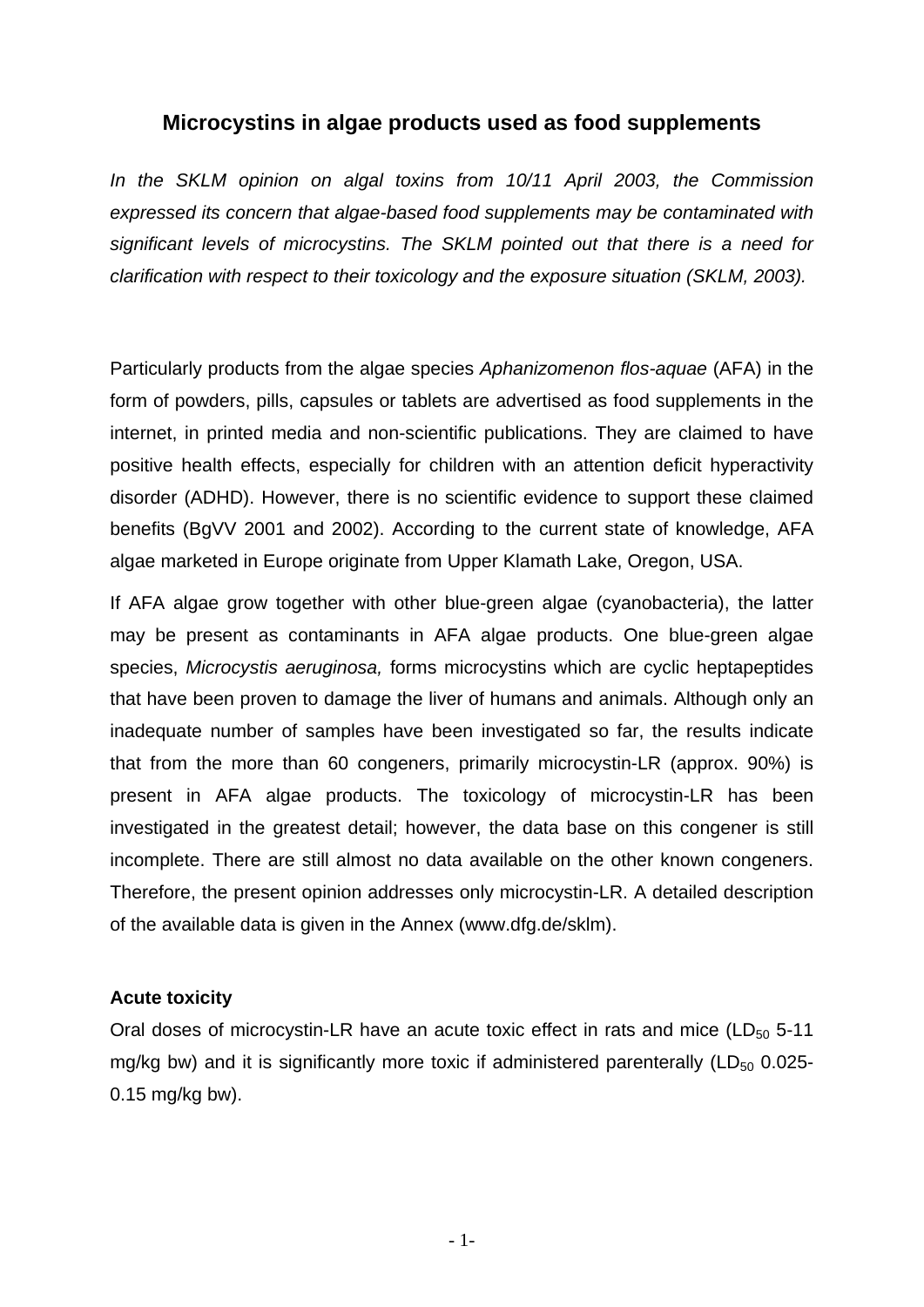#### **Subacute and subchronic toxicity**

The subacute and subchronic toxicity of oral doses of microcystin-LR in rats, mice and pigs is characterised primarily by hepatotoxicity. In addition, mice also show histopathological changes in the kidneys. An oral 13-week study in mice resulted in a no observed adverse effect leffel (NOAEL) of 40 µg/kg body weight / day. A dose of 200 ug/kg bw/day led to histopathological changes in the liver.

#### **Long-term toxicity and carcinogenicity**

Sound data on long-term toxicity as well as adequate studies on carcinogenicity are lacking. In several rat studies, oral or i.p. doses of microcystin-LR given after administration of a tumour initiator led to the promotion of preneoplastic liver cell foci. Similar studies on mice gave conflicting results; however, they are not conclusive as a consequence of serious experimental shortcomings.

#### **Genotoxicity**

In the majority of the bacterial systems tested, microcystin-LR was not mutagenic: however, it did stimulate the DNA repair system in *E. coli*. A potentially mutagenic effect in mammalian cells has not been adequately investigated. *In vitro* tests with mammalian cells showed DNA damage at concentrations at which apoptosis and/or cytotoxicity has been found as well. Further studies reported oxidative DNA damage in rat hepatocytes and human hepatoma cells at concentrations not considered cytotoxic. *In vivo* studies showed that i.p. doses of microcystin-LR induced DNA strand breaks in mice and oxidative DNA damage in the rat liver.

#### **Mode of action**

Microcystin-LR inhibits the serine/threonine protein phosphatases 1 and 2A by covalent binding. The resulting hyperphosphorylation of cellular proteins is regarded as the key mechanism in the hepatotoxicity caused by microcystin-LR.

#### **Guidance values**

On the basis of a NOAEL of 40 µg/kg bw/day (13-week study of mice), a provisionally tolerable daily intake (PTDI) of 0.04 µg/kg bw was derived for microcystin-LR by the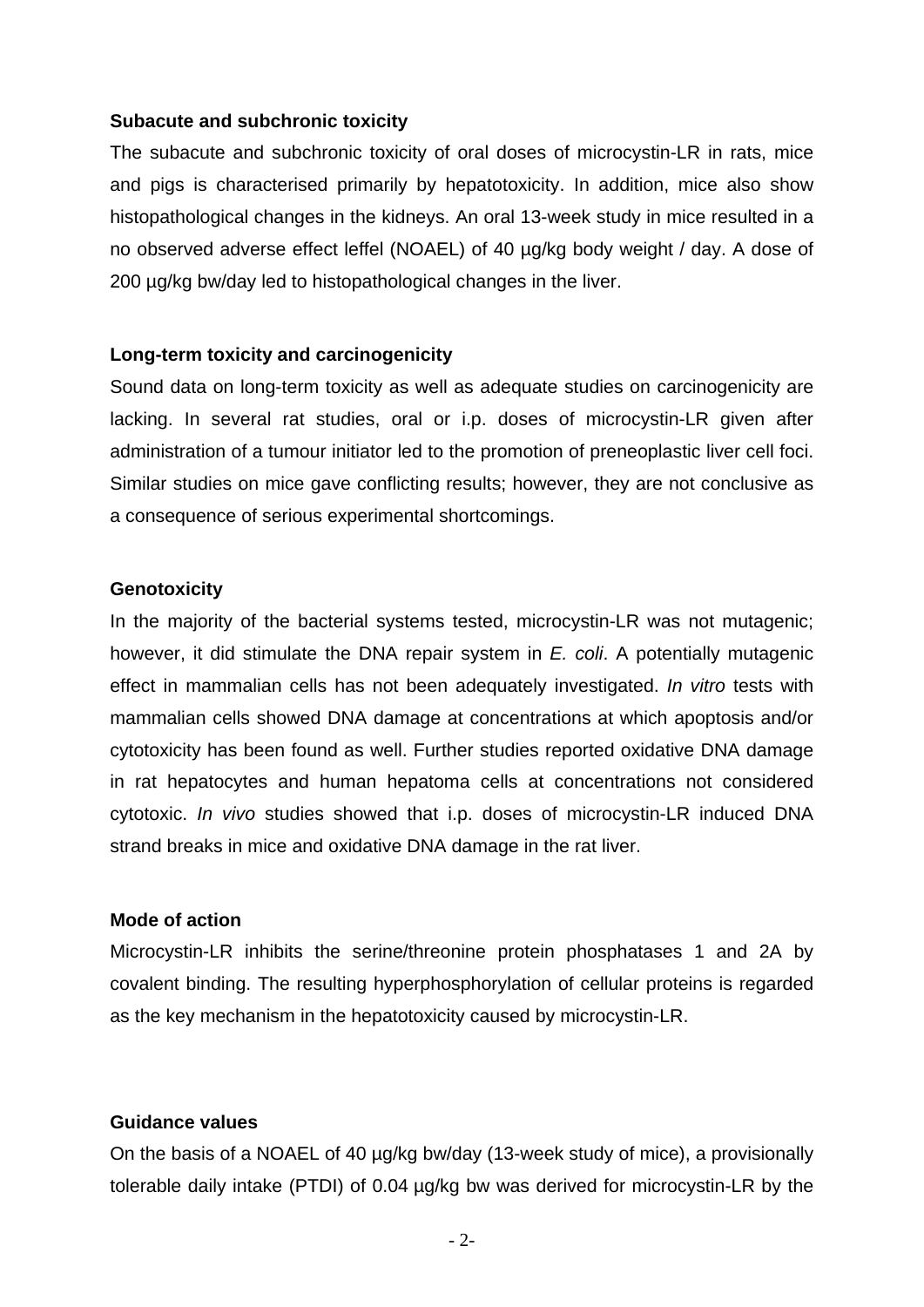WHO (1998) and substantiated in detail (WHO, 1999). The PTDI includes an additional safety factor of 10 to account for the lack of studies on long-term toxicity and the conflicting data on carcinogenicity. The overall safety factor was 1000. Based on this PTDI value, the WHO has recommended a drinking water guidance value for microcystin-LR of 1 µg/l, presuming a daily intake of 2 litres per person (60 kg bw). This value also accomodates the assumption that 80% of the microcystin-LR intake is via drinking water. According to the available information, this drinking water guidance value is being enforced in Germany, Norway and Switzerland.

On the basis of the PTDI value established by the WHO, a guidance value of 1 µg microcystin-LR/g AFA algae was issued for AFA algae in the USA. This was based on the assumption that algae products are the only dietary source of microcystins and that the daily intake of AFA algae is 2g per person (60 kg). However, microcystin-LR concentrations of up to 33 µg/g were measured in commercially available AFA algae products. In the USA, a total of 87 samples were screened for microcystin-LR between 1996 and 1999; 70% of the measured values were higher than the guidance value of 1  $\mu q/q$ . An intake of up to 3 g AFA algae/day, as recommended by the manufacturers, thus may lead to a considerabe exceedance of the PTDI of the WHO even without taking into account a possible additional intake via drinking water.

Although food supplements from *spirulina* and *chlorella* algae were also found to contain microcystin-LR, they appeared to have lower contamination levels than AFA products. However, these findings require further validation.

#### **Conclusion**

Microcystin-LR is a potent hepatotoxic agent. There is evidence that microcystin-LR may act as a tumour promotor in the rodent liver. There is also evidence that microcystin-LR can initiate DNA damage, both *in vitro* and *in vivo*. However, adequate studies on the long-term toxicity and carcinogenicity of microcystin-LR are lacking. In view of the available contamination data, the intake of AFA algae products as recommended by manufacturers may result in the exceedance of the PTDI for microcystin-LR. Therefore, according to the current level of understanding, a human health risk can not be excluded if such products are consumed regularly.